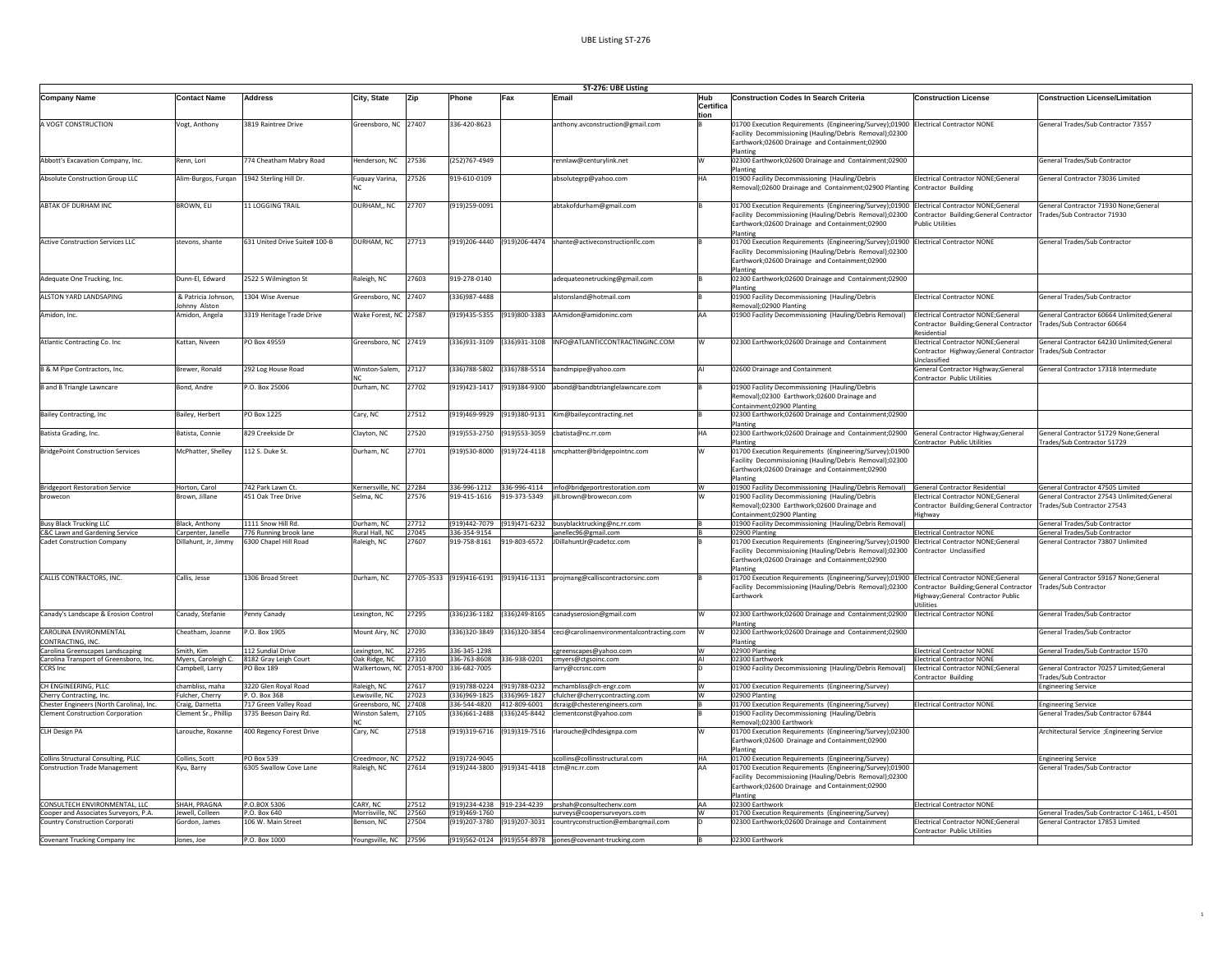| <b>Crawler Pipeline Services</b>         | Thompson, Becky    | 12016 Pembridge Lane           | Raleigh, NC                          | 27613  | 919-427-5067   |                           | becky@crawlerpipeline.com                                                                        |    | 01700 Execution Requirements (Engineering/Survey)                                                                                                                                                                                       | Electrical Contractor NONE:General<br>Contractor Highway;General Contractor                                                                                   | General Contractor 72371 Limited                                                             |
|------------------------------------------|--------------------|--------------------------------|--------------------------------------|--------|----------------|---------------------------|--------------------------------------------------------------------------------------------------|----|-----------------------------------------------------------------------------------------------------------------------------------------------------------------------------------------------------------------------------------------|---------------------------------------------------------------------------------------------------------------------------------------------------------------|----------------------------------------------------------------------------------------------|
|                                          |                    |                                |                                      |        |                |                           |                                                                                                  |    |                                                                                                                                                                                                                                         | <b>Public Utilities</b>                                                                                                                                       |                                                                                              |
| Custom Controls Unlimited, Inc           | Kay, Theresa       | 2600 Garner Station Blvd.      | Raleigh, NC                          | 27603  |                |                           | (919)661-5556 (919)661-5557 theresa.kay@ccuinc.com                                               | W  | 01700 Execution Requirements (Engineering/Survey)                                                                                                                                                                                       | Electrical Contractor U (Unlimited)                                                                                                                           | <b>Engineering Service</b>                                                                   |
| davidson construction                    | Small, tony        | 208 gibson lane                | Clayton, NC                          | 27520  | 919)550-3485   |                           | (919)550-3485 davidsonconstructllc@gmail.com                                                     |    | 02300 Earthwork;02600 Drainage and Containment;02900                                                                                                                                                                                    | General Contractor Building;General                                                                                                                           | General Contractor 63308 Limited                                                             |
|                                          |                    |                                |                                      |        |                |                           |                                                                                                  |    | Planting                                                                                                                                                                                                                                | Contractor Residential                                                                                                                                        |                                                                                              |
| Davis Site Services, LLC                 | Davis, Allyson     | PO Box 37364                   | Raleigh, NC                          | 27627  | 919-520-1696   |                           | adavis@davissiteservices.com                                                                     | W  | 02900 Planting                                                                                                                                                                                                                          | Electrical Contractor NONE                                                                                                                                    | General Trades/Sub Contractor NCLC #1064                                                     |
| Deborah M Brown Landscape Arch           | Brown, Deborah     | 3005 Starmount Farms Drive     | Greensboro, NC 27408                 |        | (336)851-1128  |                           | deborah@dmblandscapearchitecture.com                                                             | W  | 01700 Execution Requirements (Engineering/Survey);01900                                                                                                                                                                                 |                                                                                                                                                               | Architectural Service ; Engineering Service                                                  |
|                                          |                    |                                |                                      |        |                |                           |                                                                                                  |    | Facility Decommissioning (Hauling/Debris Removal);02300<br>Earthwork;02600 Drainage and Containment;02900<br>Planting                                                                                                                   |                                                                                                                                                               |                                                                                              |
| DEMOLITION & ASBESTOS REMOVAL            | Mitchell, Benita   | 4716 Hilltop Road              | Greensboro, NC 27407                 |        |                | 336-510-4021 336-510-4021 | bemitchell@daricorp.com                                                                          |    | 01900 Facility Decommissioning (Hauling/Debris Removal)                                                                                                                                                                                 | Electrical Contractor NONE:General                                                                                                                            | General Contractor 21206 Unlimited:General                                                   |
|                                          |                    |                                |                                      |        |                |                           |                                                                                                  |    |                                                                                                                                                                                                                                         | Contractor Building;General Contractor<br>Highway:General Contractor Public<br>Utilities;General Contractor<br>Residential;General Contractor<br>Unclassified | Frades/Sub Contractor 21206                                                                  |
| Dramby Environmental Consulting, INC     | Dramby, Juanita    | 8801 Fast Park Drive Suite 301 | Raleigh, NC                          | 27617  | 757-894-1673   |                           | sdramby@drambyenv.com                                                                            |    | 01700 Execution Requirements (Engineering/Survey)                                                                                                                                                                                       |                                                                                                                                                               |                                                                                              |
| drtrucking                               | Richmond, Dennis   | 338 Baldwin Road               | Burlington, NC                       | 27217  | 336)227-4475   |                           | (336)227-9740 drtrucking@triad.rr.com                                                            |    | 01900 Facility Decommissioning (Hauling/Debris                                                                                                                                                                                          |                                                                                                                                                               |                                                                                              |
|                                          |                    |                                |                                      |        |                |                           |                                                                                                  |    | Removal);02300 Earthwork                                                                                                                                                                                                                |                                                                                                                                                               |                                                                                              |
| Dunlap Lawn Service, Inc.                | Mills, Karen       | P.O. Box 39597                 | Greensboro, NC 27438                 |        | 336)282-3636   |                           | (336)282-3637 dlsinc@dunlaplawnservice.com                                                       | W  | 02900 Planting                                                                                                                                                                                                                          |                                                                                                                                                               |                                                                                              |
| <b>East Coast Drainage Systems</b>       | Sanders, Derrick   | 160 Millwood Road              | Reidsville, NC                       | 27320  | 443-807-4448   |                           | 336-458-2339 derrick@eastcoastdrainagesystems.com                                                |    | 02600 Drainage and Containment                                                                                                                                                                                                          | Electrical Contractor<br>NONE;Plumbing/Fire Sprinkler Systems<br>Contractor P-I                                                                               | lumbing/Fire Sprinkler Systems Contractor 28797                                              |
| Eberhart Construction, Inc.              | Fherhart, Michelle | 9040 Idas Way                  | Willow Spring,                       | 27592  |                |                           | (919)639-9035 (919)639-9036 michelle@eberhartinc.com                                             |    | 02600 Drainage and Containment                                                                                                                                                                                                          | Electrical Contractor NONE;General<br>Contractor Unclassified                                                                                                 | General Contractor 37847 Unlimited                                                           |
| ECO-CLEAN                                | Allen, Wanda       | 1003 Mulford Court, Box 412    | Knightdale, NC                       | 27545  | 919)610-3127   |                           | ECO- CLEANINGSERVICEOFRALEIGH@mail.com                                                           |    | 01900 Facility Decommissioning (Hauling/Debris Removal)                                                                                                                                                                                 | <b>Electrical Contractor NONE</b>                                                                                                                             |                                                                                              |
|                                          |                    |                                |                                      |        |                |                           |                                                                                                  |    |                                                                                                                                                                                                                                         |                                                                                                                                                               |                                                                                              |
| Engineered Designs, Inc.                 | Scoggins, Ginger   | 1151 SE Cary Parkway           | Carv. NC                             | 27518  |                |                           | (919)851-8481 (919)851-9703 gscoggins@engineereddesigns.com                                      | w  | 01700 Execution Requirements (Engineering/Survey)                                                                                                                                                                                       |                                                                                                                                                               | <b>Engineering Service</b>                                                                   |
| <b>Evans Construction Services</b>       | Evans, William     | 120 Kingston CT.               | Clayton, NC                          | 27527  | 919-333-6494   |                           | 919-550-9810  wevans10@nc.rr.com                                                                 |    | 02600 Drainage and Containment;02900 Planting                                                                                                                                                                                           | Electrical Contractor NONE;General                                                                                                                            | General Contractor 71973 Limited                                                             |
|                                          |                    |                                |                                      |        |                |                           |                                                                                                  |    |                                                                                                                                                                                                                                         | Contractor Building                                                                                                                                           |                                                                                              |
| f-t trucking llc                         | oduyoye, carole    | 6034 old orchard rd            | kernersville, NC 27284               |        | (336)310-3788  |                           | (336)310-4744 tolafdx@triad.rr.com                                                               |    | 01900 Facility Decommissioning (Hauling/Debris<br>Removal);02300 Earthwork                                                                                                                                                              |                                                                                                                                                               | General Trades/Sub Contractor                                                                |
| Farrington Development Co. Inc.          | Farrington, Renee  | PO Box 46                      | Madison, NC                          | 27025  | 336-445-0165   | 336-445-0166              | rfarrington@triad.twcbc.com                                                                      |    | 02300 Earthwork                                                                                                                                                                                                                         | Electrical Contractor NONE;General                                                                                                                            | General Contractor 60306 Limited:General                                                     |
|                                          |                    |                                |                                      |        |                |                           |                                                                                                  |    |                                                                                                                                                                                                                                         | Contractor Building;General Contractor<br>Highway;General Contractor Public<br>Utilities                                                                      | rades/Sub Contractor                                                                         |
| FEMCO Construction LLC                   | Burkart, Lindsav   | 7302 Cessna Drive              | Greensboro, NC 27409                 |        | (336) 669-1352 |                           | lindsavburkart@gmail.com                                                                         |    | 01700 Execution Requirements (Engineering/Survey);01900 Electrical Contractor NONE;General<br>Facility Decommissioning (Hauling/Debris Removal);02300<br>Earthwork;02600 Drainage and Containment;02900<br>Planting                     | <b>Contractor Building</b>                                                                                                                                    | General Contractor 70215 Unlimited                                                           |
| FM Engineering, PLLC                     | nitiku, fassil     | 222-2 south swing rd           | greensboro, NC 27409                 |        | 336-391-8653   | 336-788-7455              | fassil@fmmeng.com                                                                                |    | 01700 Execution Requirements (Engineering/Survey);01900 Electrical Contractor NONE                                                                                                                                                      |                                                                                                                                                               | ngineering Service                                                                           |
|                                          |                    |                                |                                      |        |                |                           |                                                                                                  |    | Facility Decommissioning (Hauling/Debris Removal)                                                                                                                                                                                       |                                                                                                                                                               |                                                                                              |
| Frank Turner Jr. Backhoe Service, Inc.   | Turner, Frank      | 360 West Road                  | Angier, NC                           | 27501  | 919)639-8374   |                           | fturner1958@gmail.com                                                                            |    | 02300 Earthwork                                                                                                                                                                                                                         |                                                                                                                                                               | <b>General Trades/Sub Contractor</b>                                                         |
| Garner-Murphy Construction Inc.          | Murphy, Robin      | 130 Chuck Garner Trail         | Graham, NC                           | 27253  | 336)226-7492   | 336)226-7753              | rgmurphy@triadbiz.rr.com                                                                         |    | 02300 Earthwork;02600 Drainage and Containment                                                                                                                                                                                          | General Contractor Highway;General                                                                                                                            | <b>General Contractor 52519 None</b>                                                         |
|                                          |                    |                                |                                      |        |                |                           |                                                                                                  |    |                                                                                                                                                                                                                                         | Contractor Public Utilities                                                                                                                                   |                                                                                              |
| Gil Berry and Associates Incorporated    | Wright, Charles    | P.O Box 25993                  | Raleigh, NC                          | 27611  | 919-264-9948   |                           | cwright805@hotmail.com                                                                           |    | 02300 Earthwork;02600 Drainage and Containment                                                                                                                                                                                          | Electrical Contractor NONE                                                                                                                                    |                                                                                              |
| Goulding Construction Inc.               | Goulding, Rhonda   | 1909 Hemlock Place             | Clayton, NC                          | 27520  | 919-763-9151   | 866-581-1565              | rhonda@gouldingconstruction.com                                                                  |    | 01700 Execution Requirements (Engineering/Survey);01900 Electrical Contractor NONE                                                                                                                                                      |                                                                                                                                                               | General Contractor 56831 Limited                                                             |
|                                          |                    |                                |                                      |        |                |                           |                                                                                                  |    | Facility Decommissioning (Hauling/Debris Removal);02300<br>Earthwork;02600 Drainage and Containment;02900<br>Planting                                                                                                                   |                                                                                                                                                               |                                                                                              |
| Grayskull LLC                            | Chappas Snead,     | 14208 Allison Drive            | Raleigh, NC                          | 27615  | 919-605-5952   |                           | marguerite@chappas.com                                                                           |    | 02300 Earthwork;02600 Drainage and Containment;02900                                                                                                                                                                                    | <b>Electrical Contractor NONE</b>                                                                                                                             |                                                                                              |
|                                          | Marguerite         |                                | 27615, NC                            |        |                |                           |                                                                                                  |    | lantin                                                                                                                                                                                                                                  |                                                                                                                                                               |                                                                                              |
| GRC Company, Inc.                        | Baker, Charles     | 2000 Valley Ridge Court        | Raleigh, NC                          | 27603  |                |                           | (919)772-3118 (919)772-1813 grcincmail@yahoo.com                                                 |    | 01900 Facility Decommissioning (Hauling/Debris<br>Removal);02300 Earthwork;02600 Drainage and<br>Containment                                                                                                                            | General Contractor Building;General<br>Contractor Residential                                                                                                 | General Contractor 69486 Limited                                                             |
| Green Scene, LLC                         | Seymore, Rishawn   | P.O. Box 2295                  | Sanford, NC                          | 27331  | 919-842-7906   | 919-776-0073              | greenscenenc@yahoo.com                                                                           |    | 02900 Planting                                                                                                                                                                                                                          | Electrical Contractor NONE;General<br>Contractor Residential;General<br>Contractor Unclassified                                                               | General Contractor 2801 None                                                                 |
| <b>HD3 ENTERPRISES</b>                   | DANIELS III, HARRY | PO BOX 30761                   | Raleigh, NC                          | 27622  | (919) 741-5155 |                           | HARRY@HD3ENTERPRISES.COM                                                                         |    | 01700 Execution Requirements (Engineering/Survey);01900<br>Facility Decommissioning (Hauling/Debris Removal);02900                                                                                                                      |                                                                                                                                                               | General Trades/Sub Contractor                                                                |
| HICKS UTILITIES INC.                     | Hicks, Carolyn     | 9125 Sauls Road                |                                      | 27603  |                |                           | (919)772-3002 (919)662-2714 Leannehkeith@aol.com                                                 | w  | Planting                                                                                                                                                                                                                                |                                                                                                                                                               | General Contractor 13631 Intermediate                                                        |
|                                          |                    |                                | Raleigh, NC                          |        |                |                           |                                                                                                  | w  | 02600 Drainage and Containment                                                                                                                                                                                                          |                                                                                                                                                               |                                                                                              |
| Highlands Env. Solutions, Inc.           | Beaman, Lynne      | 8410-D Falls of Neuse Road     | Raleigh, NC<br>Wake Forest, NC 27587 | 27615  |                |                           | 919-848-3155 919-848-4265 Ibeaman@hesnc.com<br>(919)761-3937 (919)453-0850 tony.hcsinc@gmail.com |    | 02600 Drainage and Containment                                                                                                                                                                                                          | <b>Electrical Contractor NONE</b>                                                                                                                             | Architectural Service ; Engineering Service                                                  |
| Hollins Construction Services, Inc       | Hollins, Tony      | 3650 Rogers Road Suite 320     |                                      |        |                |                           |                                                                                                  |    | 02300 Earthwork;02600 Drainage and Containment                                                                                                                                                                                          | <b>Electrical Contractor NONE:General</b><br>Contractor Building;General Contractor<br>Public Utilities                                                       | ingineering Service ;General Contractor 69738<br>Limited;General Trades/Sub Contractor 69738 |
| <b>Holt Brothers Construction LLC</b>    | Gilmore, Patrice   | 421 Fayetteville Street        | Raleigh, NC                          | 27601  |                |                           | (919)787-1981 (919)787-8666 pgilmore@holtbrothersinc.com                                         |    | 01700 Execution Requirements (Engineering/Survey);01900 Electrical Contractor NONE;General<br>Facility Decommissioning (Hauling/Debris Removal);02300 Contractor Building<br>Earthwork;02600 Drainage and Containment;02900<br>Plantine |                                                                                                                                                               | General Contractor 71120 Unlimited                                                           |
| Hopkins Services, Inc                    | Hopkins, Anthony   | 2751 Patterson Street          | Greensboro, NC 27407                 |        | (336)547-0401  |                           | hopkinsservices@bellsouth.net                                                                    |    | 01900 Facility Decommissioning (Hauling/Debris Removal)                                                                                                                                                                                 |                                                                                                                                                               | General Trades/Sub Contractor                                                                |
| Horus Construction of NC. Inc.           | Robins, Sonya      | 11550 Common Oaks Drive        | Raleigh, NC                          | 27401  | (877) 898-6879 | (866)389-2809             | sonya.robins@horus-cs.com                                                                        |    | 01900 Facility Decommissioning (Hauling/Debris                                                                                                                                                                                          | <b>General Contractor Building</b>                                                                                                                            | General Contractor 2705 132156A None                                                         |
| Hunts Tree Removal & Pruning Service Inc | Bolick, Karen      | 2377 Alamance Church Road      | Greensboro, NC 27406                 |        | 336)697-1155   |                           | (336)697-4169 hunttreeservice@bellsouth.net                                                      |    | emoval);02300 Earthwork<br>01900 Facility Decommissioning (Hauling/Debris<br>Removal):02900 Planting                                                                                                                                    |                                                                                                                                                               |                                                                                              |
| Imperial Landscaping LLC                 | Tolentino, James   | 125 Hartman Branch Ln          | Winston Salem,                       | 27127  | 336-671-6341   |                           | james@imperiallandscapingnc.com                                                                  | HA | 02900 Planting                                                                                                                                                                                                                          |                                                                                                                                                               |                                                                                              |
|                                          |                    |                                |                                      |        |                |                           |                                                                                                  |    |                                                                                                                                                                                                                                         |                                                                                                                                                               |                                                                                              |
| J. S. Mention Construction, LLC          | Mention, Jamal     | 1451 South Elm-Eugene Street   | Greensboro, NC 27406                 |        |                |                           | 336-373-1911 336-373-1912 jamalmention@jsmention.com                                             |    | 01700 Execution Requirements (Engineering/Survey);01900 Electrical Contractor NONE;General<br>Facility Decommissioning (Hauling/Debris Removal);02300 Contractor Building<br>Earthwork;02600 Drainage and Containment;02900<br>lanting  |                                                                                                                                                               | General Contractor 70689 None                                                                |
| J. W. Wright & Associates, Ltd           | Wright, Sondra     | P. O. Box 811                  | Greensboro, NC 27402                 |        |                |                           | (336)273-2068 (336)379-0569 jwwrightassociates@triad.rr.com                                      |    | 02600 Drainage and Containment;02900 Planting                                                                                                                                                                                           |                                                                                                                                                               | General Trades/Sub Contractor 669                                                            |
| J.A.FARRINGTON INDUSTRIES INC            | Boyd, Edward       | 2403 Fayetteville Street       | Durham, NC                           | 277707 |                |                           | 919-724-1318 919-973-4811 EdBoydJr@JAFarringtonIndustries.com                                    |    | 01900 Facility Decommissioning (Hauling/Debris Removal) Electrical Contractor NONE                                                                                                                                                      |                                                                                                                                                               | <b>General Trades/Sub Contractor</b>                                                         |
| J.V. Blackwell & Sons Trucking Inc.      | Blackwell, Gina    | 3439 Alamance Road             | Burlington, NC 27215                 |        |                |                           | (336)229-0608 (336)222-6899   ivbtrucking@mindspring.com                                         |    | 02300 Farthwork                                                                                                                                                                                                                         |                                                                                                                                                               |                                                                                              |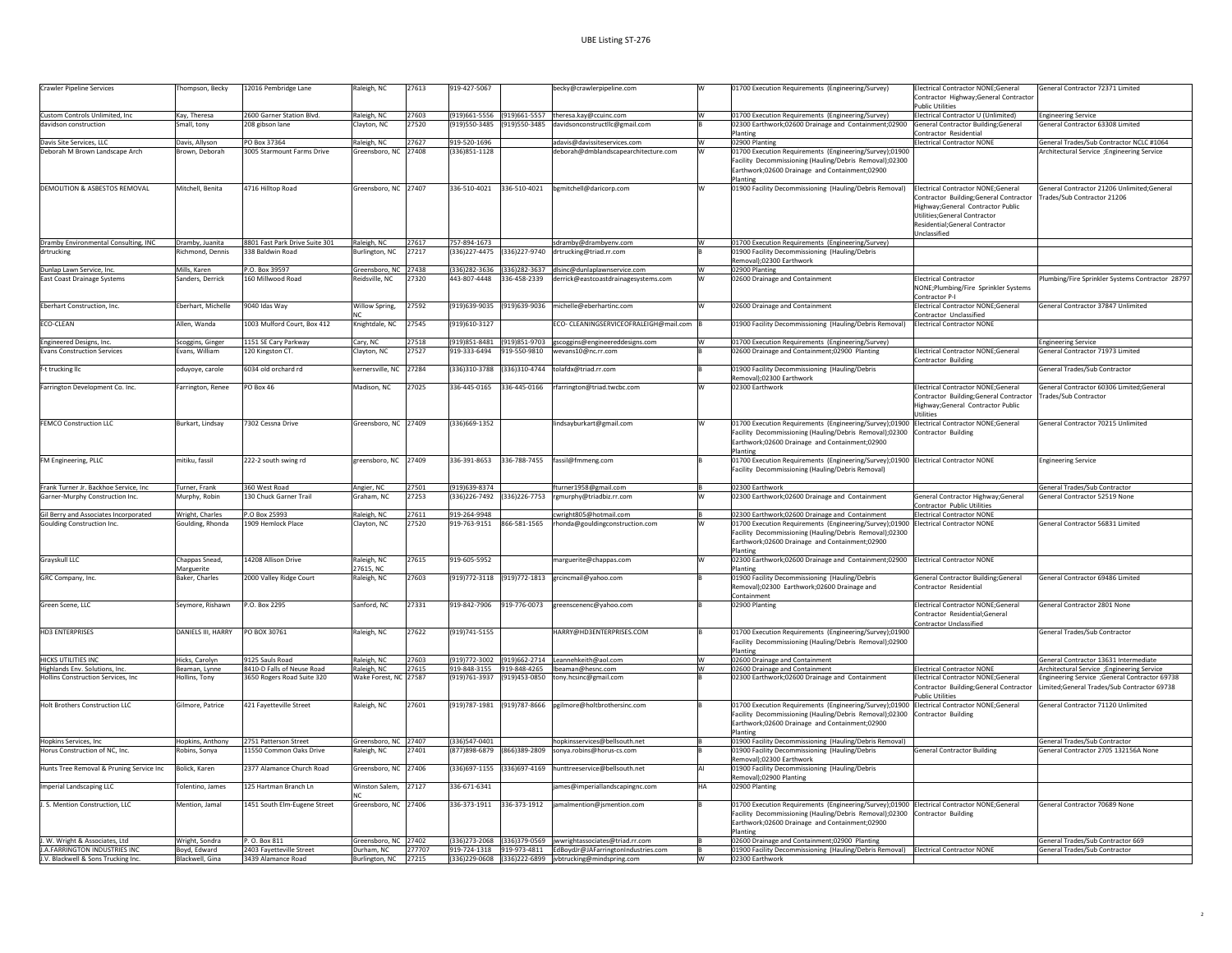| <b>JJ&amp;W Trucking</b>                | Wilkins, Warren                      | 3 Mayflower Court              | Durham, NC                             | 27703 |                 |                 | (919)491-9412 919-381-4525 wilkinsboy@nc.rr.com                   |    | 01900 Facility Decommissioning (Hauling/Debris                                                                                                                                                              |                                                                                                                                                                                                                                                                                                                                                                                                                                                                                                                                                                                                                                                                                                                                                                                                | General Trades/Sub Contractor                                                                                                        |
|-----------------------------------------|--------------------------------------|--------------------------------|----------------------------------------|-------|-----------------|-----------------|-------------------------------------------------------------------|----|-------------------------------------------------------------------------------------------------------------------------------------------------------------------------------------------------------------|------------------------------------------------------------------------------------------------------------------------------------------------------------------------------------------------------------------------------------------------------------------------------------------------------------------------------------------------------------------------------------------------------------------------------------------------------------------------------------------------------------------------------------------------------------------------------------------------------------------------------------------------------------------------------------------------------------------------------------------------------------------------------------------------|--------------------------------------------------------------------------------------------------------------------------------------|
|                                         |                                      |                                |                                        |       |                 |                 |                                                                   |    | Removal);02300 Earthwork;02600 Drainage and<br>Containment;02900 Planting                                                                                                                                   |                                                                                                                                                                                                                                                                                                                                                                                                                                                                                                                                                                                                                                                                                                                                                                                                |                                                                                                                                      |
| John Davenport Engineering              | Boecker, Charles                     | P.O. Box 4131                  | Winston-Salem, 27115-4131 336-744-1636 |       |                 |                 | cboecker@davenportworld.com                                       |    | 02300 Earthwork;02600 Drainage and Containment;02900 Electrical Contractor NONE<br>Planting                                                                                                                 |                                                                                                                                                                                                                                                                                                                                                                                                                                                                                                                                                                                                                                                                                                                                                                                                | <b>Engineering Service</b>                                                                                                           |
| John Marks Landscaping & Property Mtce  | MARKS, JOHN                          | 2302 Mcknight Mill Rd          | Greensboro, NC 27405                   |       | (336)669-6567   |                 | 336)275-4329 scapinj1@yahoo.com                                   |    | 02300 Earthwork;02600 Drainage and Containment;02900<br>Planting                                                                                                                                            |                                                                                                                                                                                                                                                                                                                                                                                                                                                                                                                                                                                                                                                                                                                                                                                                |                                                                                                                                      |
| Iordan Consultants, ASLA, PA            | Jordan, Eric                         | 3714 El Santos Court           | Winston-Salem, 27105                   |       | $(336)777-1936$ | $(336)777-1908$ | iordanla@bellsouth.net                                            |    | 01700 Execution Requirements (Engineering/Survey);02300                                                                                                                                                     |                                                                                                                                                                                                                                                                                                                                                                                                                                                                                                                                                                                                                                                                                                                                                                                                | <b>Engineering Service</b>                                                                                                           |
| Jordan's Mill Construction Inc          | Shea, Brittany                       | 3977 Jordans Mill Ct           | High Point, NC                         | 27265 | 336-687-2879    | 866-401-9446    | bdshea11@gmail.com                                                |    | Earthwork<br>01700 Execution Requirements (Engineering/Survey);01900 Electrical Contractor NONE;General<br>Facility Decommissioning (Hauling/Debris Removal);02300<br>Earthwork                             | Contractor Building:General Contractor<br>Residential                                                                                                                                                                                                                                                                                                                                                                                                                                                                                                                                                                                                                                                                                                                                          | General Contractor None                                                                                                              |
| Judith K. Weseman, P.E., PLLC           | Weseman, Judith                      | 104 Cedar St.                  | Chapel Hill, NC                        | 27514 | (919)280-7684   |                 | judyweseman1@gmail.com                                            |    | 01700 Execution Requirements (Engineering/Survey);02600<br>Drainage and Containment                                                                                                                         |                                                                                                                                                                                                                                                                                                                                                                                                                                                                                                                                                                                                                                                                                                                                                                                                |                                                                                                                                      |
| <b>KEA Building Services</b>            | Askew, Kathryn                       | 6612 Six Forks Suite 203       | Raleigh, NC                            | 27615 | 919-847-3701    |                 | 919-847-3721 kaskew@keacontracting.com                            |    | 02300 Earthwork;02600 Drainage and Containment;02900<br>Planting                                                                                                                                            | <b>Electrical Contractor NONE:General</b><br>Contractor Building;General Contractor<br>Residential                                                                                                                                                                                                                                                                                                                                                                                                                                                                                                                                                                                                                                                                                             | General Contractor 73213 Unlimited:General<br>Trades/Sub Contractor                                                                  |
| Kennerly Engineering & Design           | Kennerly, Nikole                     | 193 Greenbriar Lane            | Lexington, NC                          | 27295 |                 |                 | 336-775-2118 336-764-0978 nikole.kennerly@kennerlyengineering.com |    | 01700 Execution Requirements (Engineering/Survey)                                                                                                                                                           | <b>Electrical Contractor NONE</b>                                                                                                                                                                                                                                                                                                                                                                                                                                                                                                                                                                                                                                                                                                                                                              | <b>Engineering Service</b>                                                                                                           |
| LaborTree, LLC                          | Allen, Latif                         | P.O. Box 40548                 | Raleigh, NC                            | 27629 |                 |                 | 919-921-7061 919-890-0373 labortree@yahoo.com                     |    | 01900 Facility Decommissioning (Hauling/Debris Removal)                                                                                                                                                     | Electrical Contractor NONE                                                                                                                                                                                                                                                                                                                                                                                                                                                                                                                                                                                                                                                                                                                                                                     | General Trades/Sub Contractor                                                                                                        |
| Lacayo Concrete Flatwork, Inc           | Lacayo, Ernest                       | 246 River Trace Drive          | Rougemont, NC                          | 27572 |                 |                 | (336)364-2252 (336)364-1643 ernestlacayo@yahoo.com                | HA | 02300 Earthwork;02600 Drainage and Containment;02900<br>Planting                                                                                                                                            |                                                                                                                                                                                                                                                                                                                                                                                                                                                                                                                                                                                                                                                                                                                                                                                                |                                                                                                                                      |
| Lakeside Utilities, Inc.                | Hayes, Kristie                       | 770 Webb Mill Road             | Four Oaks, NC                          | 27524 | (919)915-3517   | (919)963-3420   | lakesideutilities@gmail.com                                       |    | 02300 Earthwork;02600 Drainage and Containment                                                                                                                                                              | Electrical Contractor NONE:General<br>Contractor Public Utilities                                                                                                                                                                                                                                                                                                                                                                                                                                                                                                                                                                                                                                                                                                                              | General Contractor 75645 Limited                                                                                                     |
| Lineberger's Tree Service, Inc          | Lineberger, Beverly                  | 5404 Penny Road                | Raleigh, NC                            | 27606 | (919)834-0055   | 919)834-8910    | BeverlyLineberger@LinebergerTree.com                              |    | 02900 Planting                                                                                                                                                                                              |                                                                                                                                                                                                                                                                                                                                                                                                                                                                                                                                                                                                                                                                                                                                                                                                |                                                                                                                                      |
| Logan Grading, LLC                      | logan, Jennifer                      | 604 Pinnacle Hotel Rd          | Pinnacle, NC                           | 27043 | 336-325-2529    |                 | ogangrading@gmail.com                                             |    | 02300 Earthwork                                                                                                                                                                                             | Electrical Contractor NONE                                                                                                                                                                                                                                                                                                                                                                                                                                                                                                                                                                                                                                                                                                                                                                     |                                                                                                                                      |
| Long Brothers of Summerfield,           | Brewer, Wendi                        | PO Box 11625                   | Winston-Salem                          | 27116 | 336-642-1089    | 336-969-0375    | wbrewer@longbro.com                                               |    | 02300 Earthwork                                                                                                                                                                                             | Electrical Contractor NONE:General<br>Contractor Highway                                                                                                                                                                                                                                                                                                                                                                                                                                                                                                                                                                                                                                                                                                                                       | General Contractor 63874 Intermediate                                                                                                |
| MA ENGINEERING CONSULTANTS, INC.        | Maniktala, Arvin                     | 598 East Chatham Street        | Cary, NC                               | 27511 |                 |                 | (919)297-0220 (919)297-0221 maec@maec.com                         | AA | 01700 Execution Requirements (Engineering/Survey)                                                                                                                                                           |                                                                                                                                                                                                                                                                                                                                                                                                                                                                                                                                                                                                                                                                                                                                                                                                | <b>Engineering Service</b>                                                                                                           |
| Magnolia Construction LLC               | Cook, Monnette                       | 514 S. Stratford Rd, Suite 140 | Winston-Salem                          | 27103 | 336-724-7202    | 336-464-0035    | cook@magnoliaconstruction.com                                     |    | 01700 Execution Requirements (Engineering/Survey);01900 Electrical Contractor NONE<br>Facility Decommissioning (Hauling/Debris Removal)                                                                     |                                                                                                                                                                                                                                                                                                                                                                                                                                                                                                                                                                                                                                                                                                                                                                                                |                                                                                                                                      |
| Marley Trucking & Demolition INC.       | Marley, Darryle                      | 1768 Old Humble Mill Rd        | Asheboro, NC                           | 27205 | 336-382-7132    | 336-626-4469    | dlm43210@aol.com                                                  |    | 01700 Execution Requirements (Engineering/Survey);01900 Electrical Contractor NONE                                                                                                                          |                                                                                                                                                                                                                                                                                                                                                                                                                                                                                                                                                                                                                                                                                                                                                                                                | General Trades/Sub Contractor                                                                                                        |
|                                         |                                      |                                |                                        |       |                 |                 |                                                                   |    | Facility Decommissioning (Hauling/Debris Removal);02300<br>Earthwork;02600 Drainage and Containment;02900<br>Planting                                                                                       |                                                                                                                                                                                                                                                                                                                                                                                                                                                                                                                                                                                                                                                                                                                                                                                                |                                                                                                                                      |
| Mayes Landscaping & Concrete Inc.       | Mayes, Ricky                         | <b>PO Box 984</b>              | Winston Salem,                         | 27102 |                 |                 | (336)682-3845 (336)245-4657 rickymayes@mayeslandscaping.com       |    | 01700 Execution Requirements (Engineering/Survey);01900 General Contractor Unclassified                                                                                                                     |                                                                                                                                                                                                                                                                                                                                                                                                                                                                                                                                                                                                                                                                                                                                                                                                | General Contractor 62266 Limited:General                                                                                             |
|                                         |                                      |                                |                                        |       |                 |                 |                                                                   |    | Facility Decommissioning (Hauling/Debris Removal);02300<br>Earthwork;02600 Drainage and Containment;02900<br>Planting                                                                                       |                                                                                                                                                                                                                                                                                                                                                                                                                                                                                                                                                                                                                                                                                                                                                                                                | Trades/Sub Contractor                                                                                                                |
| MCBRIDE LAWN SERVICE                    | <b>MCBRIDE, SR,</b><br><b>HFRMAN</b> | 2003 RANDLEMAN ROAD            | GREENSBORO,<br>NC                      | 27406 | (336) 378-6875  | 336)378-1625    | ncbridetaxservic@bellsouth.net                                    |    | 01900 Facility Decommissioning (Hauling/Debris<br>Removal);02900 Planting                                                                                                                                   |                                                                                                                                                                                                                                                                                                                                                                                                                                                                                                                                                                                                                                                                                                                                                                                                |                                                                                                                                      |
| McClure and Associates Constru          | McClure, Lesle                       | 6201 Remington Lake Dr.        | Raleigh, NC                            | 27616 | (919)878-8006   | 919)878-7992    | Lesle@mcclurebuilders.com                                         |    | 01900 Facility Decommissioning (Hauling/Debris<br>Removal);02900 Planting                                                                                                                                   | Electrical Contractor NONE;General<br>Contractor Building                                                                                                                                                                                                                                                                                                                                                                                                                                                                                                                                                                                                                                                                                                                                      | General Contractor 42632 Unlimited                                                                                                   |
| MCNOC, Inc.                             | McCoy, Mathew                        | 2664 Timber Dr STE 345         | Garner, NC                             | 27529 | 919-772-6159    |                 | info@mcnoc.com                                                    |    | 01900 Facility Decommissioning (Hauling/Debris Removal)                                                                                                                                                     | Electrical Contractor NONE;Electrical<br>Contractor SP-EL:Electrical Contractor SP-None:General Trades/Sub_Contractor<br>Contractor SP-PH;Electrical Contractor SP-Sprinkler Systems Contractor<br>SFD;Electrical Contractor SP-SP;Electrical<br>Contractor SP-WP;General Contractor<br><b>Building;General Contractor</b><br>Residential:General Contractor<br>Unclassified:Mechanical/Heating<br>Contractor H- 1-I:Mechanical/Heating<br>Contractor H-1- II:Mechanical/Heating<br>Contractor H- 2;Mechanical/Heating<br>Contractor H-3- I;Mechanical/Heating<br>Contractor H-3- II:Plumbing/Fire<br>Sprinkler Systems Contractor<br>FP;Plumbing/Fire Sprinkler Systems<br>Contractor FS;Plumbing/Fire Sprinkler<br>Systems Contractor P-I;Plumbing/Fire<br>Sprinkler Systems Contractor P-II | Electrical Contractor ;General Contractor<br>ES;Electrical Contractor SP-LV;Electrical :Mechanical/Heating Contractor ;Plumbing/Fire |
| Mekuria Engineering, Inc.               | Mekuria, Belayneh                    | P O Box - 10505                | Raleigh, NC                            | 27605 |                 |                 | (919)539-6070 (919)803-2437 bmekuria@nc.rr.com                    |    | 01700 Execution Requirements (Engineering/Survey)                                                                                                                                                           |                                                                                                                                                                                                                                                                                                                                                                                                                                                                                                                                                                                                                                                                                                                                                                                                | <b>Engineering Service</b>                                                                                                           |
| Metcon, Inc                             | Burriss, Mike                        | 3100 Smoketree Court           | Raleigh, NC                            | 27604 |                 |                 | 919-322-2220 919-322-2222 mburriss@metconus.com                   |    | 01700 Execution Requirements (Engineering/Survey);01900 Electrical Contractor NONE<br>Facility Decommissioning (Hauling/Debris Removal);02300<br>Earthwork;02600 Drainage and Containment;02900<br>Planting |                                                                                                                                                                                                                                                                                                                                                                                                                                                                                                                                                                                                                                                                                                                                                                                                |                                                                                                                                      |
| Midsouth Irrigation                     | Parker, Tina                         | <b>PO Box 297</b>              | Lewsville, NC                          | 27023 |                 |                 | (336)765-7475 (336)765-7476 shawn@midsouthirrigation.com          |    | 02900 Planting                                                                                                                                                                                              | General Contractor Building:General<br>Contractor Public Utilities                                                                                                                                                                                                                                                                                                                                                                                                                                                                                                                                                                                                                                                                                                                             | General Contractor 56989 Limited:General<br>Trades/Sub Contractor                                                                    |
| Moffat Pipe, Inc.                       | Moffat, Andrea                       | 2708 Connector Drive           | Wake Forest, NC 27587                  |       |                 |                 | (919)295-4630 (919)295-4631 bids@moffatpipe.com                   |    | 02300 Earthwork;02600 Drainage and Containment                                                                                                                                                              | <b>Electrical Contractor NONE:General</b><br>Contractor Highway;General Contractor<br>Public Utilities;General Contractor                                                                                                                                                                                                                                                                                                                                                                                                                                                                                                                                                                                                                                                                      | General Contractor 54906 Unlimited                                                                                                   |
| Muter Construction LLC                  | Muter, Beth                          | 100 N. Arendell Ave.           | Zebulon, NC                            | 27597 | 919-404-8330    | 919-400-4253    | bmuter@muterconstruction.com                                      |    | 02300 Earthwork;02600 Drainage and Containment;02900 Electrical Contractor NONE;General<br>Planting                                                                                                         | Unclassified<br>Contractor Building;General Contractor<br>Public Utilities                                                                                                                                                                                                                                                                                                                                                                                                                                                                                                                                                                                                                                                                                                                     | General Contractor 73095 None:General<br>Trades/Sub Contractor 73095                                                                 |
| Muther Truckers IIc                     | patton, michael                      | 843 howardtown rd              | mocksville, NC                         | 27028 | 336-703-8325    |                 | vp.allijoe@gmail.com                                              |    | 01900 Facility Decommissioning (Hauling/Debris Removal) Electrical Contractor NONE                                                                                                                          |                                                                                                                                                                                                                                                                                                                                                                                                                                                                                                                                                                                                                                                                                                                                                                                                |                                                                                                                                      |
| N.C. Safety Equipment-Supplies-Training | Bruce, James                         | 125 Stagecrest Drive           | Raleigh, NC                            | 27603 | 919-749-4937    |                 | oshapro@aol.con                                                   |    | 01700 Execution Requirements (Engineering/Survey);01900 Electrical Contractor NONE<br>Facility Decommissioning (Hauling/Debris Removal);02300<br>Earthwork;02600 Drainage and Containment;02900<br>Plantine |                                                                                                                                                                                                                                                                                                                                                                                                                                                                                                                                                                                                                                                                                                                                                                                                | <b>Ingineering Service</b>                                                                                                           |
| Nehemiah Builders, Inc.                 | EVANS, DONALD                        | 1305 EAST MILLBROOK ROAD       | RALEIGH, NC                            | 27609 | (919)877-0505   |                 | DonaldEvansNB@aol.com                                             |    | 01900 Facility Decommissioning (Hauling/Debris<br>Removal):02300 Earthwork                                                                                                                                  | Electrical Contractor NONE;General<br>Contractor Building:General Contractor<br>Highway;General Contractor Residential                                                                                                                                                                                                                                                                                                                                                                                                                                                                                                                                                                                                                                                                         | General Contractor 55902 Unlimited;General<br>Trades/Sub Contractor                                                                  |

3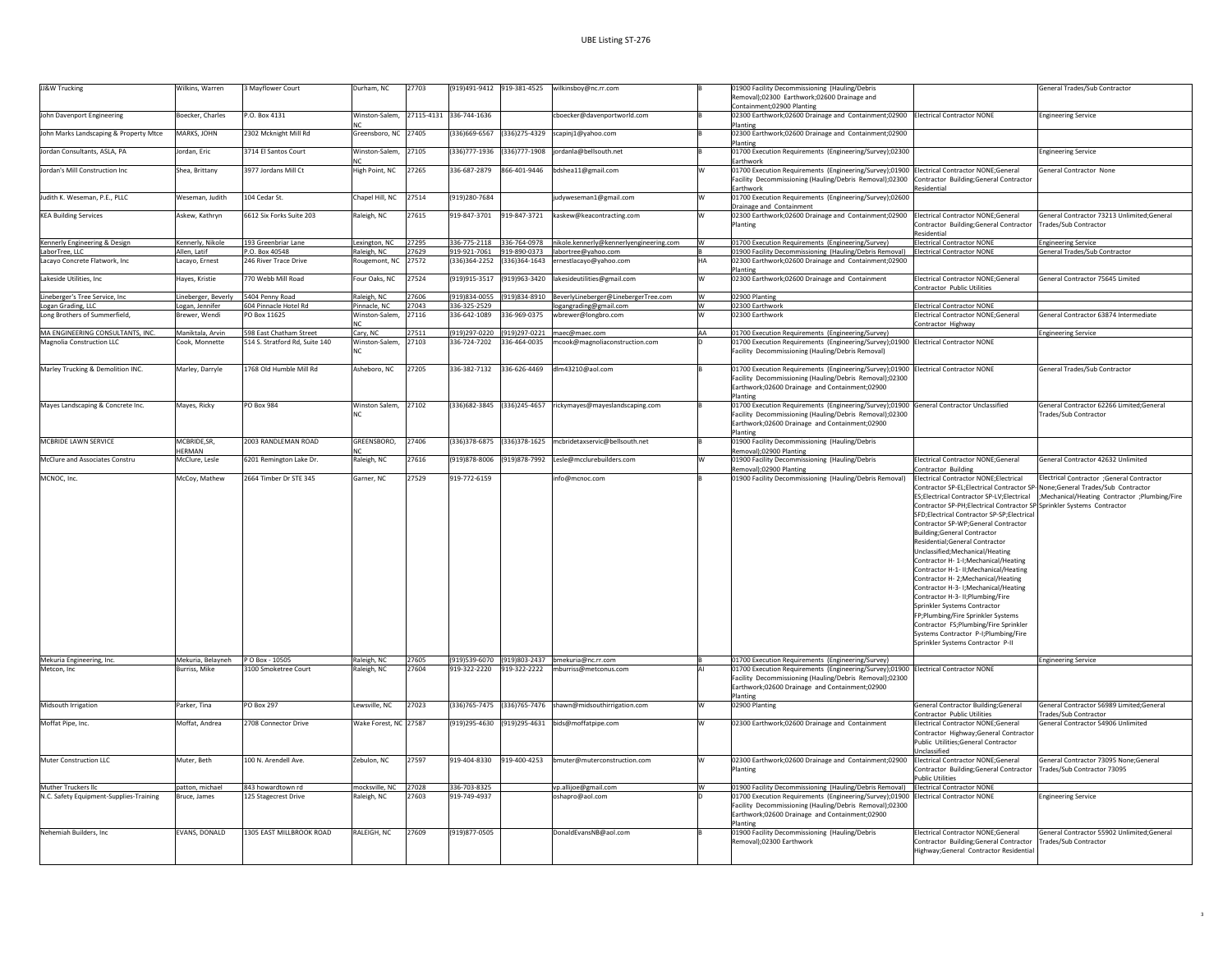| Nesmith Construction, LLC                                         | McNeal, Maurice                    | 1212 Portland Street                                   | Greensboro, NC 27403                  |                | 336-202-1385                 |                            | maurice.mcneal@nesmithconstruction.com                                              |           | 02900 Planting                                                                                                                                                                                                      | Electrical Contractor NONE;General<br>Contractor Building;General Contractor<br>Residential                                                                          | General Contractor 72826 Unlimited                                                                                       |
|-------------------------------------------------------------------|------------------------------------|--------------------------------------------------------|---------------------------------------|----------------|------------------------------|----------------------------|-------------------------------------------------------------------------------------|-----------|---------------------------------------------------------------------------------------------------------------------------------------------------------------------------------------------------------------------|----------------------------------------------------------------------------------------------------------------------------------------------------------------------|--------------------------------------------------------------------------------------------------------------------------|
| NFE Technologies, Inc.                                            | Gashaw, Michael                    | 117 International Drive                                | Morrisville, NC 27560                 |                |                              |                            | (919)469-4800 (919)319-8400 michael@A1consultinggroup.com                           | <b>AA</b> | 01700 Execution Requirements (Engineering/Survey);01900<br>Facility Decommissioning (Hauling/Debris Removal)                                                                                                        |                                                                                                                                                                      | <b>Engineering Service</b>                                                                                               |
| NORTH STATE ENVIRONMENTAL, INC.                                   | WESTMORELAND.<br>STEPHANIE         | 2889 LOWERY ST.                                        | WINSTON                               | 27101          |                              |                            | (336)725-2010 (336)725-2405 stephanie@nsenv.com                                     |           | 02300 Earthwork;02900 Planting                                                                                                                                                                                      | <b>General Contractor Highway</b>                                                                                                                                    | General Contractor 49529 Unlimited;General<br>Trades/Sub Contractor 49529                                                |
| OcoroEnterprises                                                  | Ocoro, Gustavo                     | 800 Taylor St                                          | SALEM, NC<br>Durham, NC               | 27701          | (919)923-9324                |                            | gustavoocoro@yahoo.com                                                              | HΔ        | 02300 Earthwork;02600 Drainage and Containment;02900                                                                                                                                                                |                                                                                                                                                                      |                                                                                                                          |
| <b>OLM Environmental</b>                                          | McGirt, Oral                       | 2317 Lockwood Folly Lane                               | Raleigh, NC                           | 27610          | (919)931-0629                |                            | omcgirt@nc.rr.com                                                                   |           | Planting<br>01700 Execution Requirements (Engineering/Survey)                                                                                                                                                       | Electrical Contractor NONE                                                                                                                                           | <b>Engineering Service</b>                                                                                               |
| P & J Contract Hauling of Clayton, Inc.                           | Tyree, Mary                        | 2023 Quail court                                       | Clayton, NC                           | 27520          |                              |                            | (919)553-6080 (919)938-1240 pjcontracthauling97@nc.rr.com                           | w         | 01900 Facility Decommissioning (Hauling/Debris Removal)                                                                                                                                                             |                                                                                                                                                                      | General Trades/Sub Contractor                                                                                            |
| P&S Grading LLC                                                   | olick, Karen                       | 4211 Belvoir Drive                                     | Greensboro, NC                        | 27406          | 336-601-4557                 |                            | 336-285-9776 karen@psgrading.com                                                    |           | 02300 Earthwork;02600 Drainage and Containment;02900<br>Planting                                                                                                                                                    | Electrical Contractor NONE:General<br>Contractor Highway:General Contracto<br>ublic Utilities;General Contractor<br>Residential:General Contractor<br>Unclassified   | General Contractor 70444 Unlimited                                                                                       |
| PEARCE'S GRADING & LANDSCAPING.ILC                                | PEARCE, TONYA                      | 549 STONE SOUTHERLAND ROAD                             | LOUISBURG, NC 27549                   |                |                              |                            | (919)497-5025 (919)497-5026 pearcesgrading@earthlink.net                            |           | 02300 Earthwork;02600 Drainage and Containment;02900<br>Planting                                                                                                                                                    |                                                                                                                                                                      |                                                                                                                          |
| PGA Construction Inc                                              | Reeser, Kelli                      | 108 Leeward Ct.                                        | Cary, NC                              | 27511          |                              | (919)610-1260 919-651-1411 | pgaconstruct@aol.com                                                                | W         | 02300 Earthwork;02600 Drainage and Containment;02900<br>Planting                                                                                                                                                    | Electrical Contractor NONE:General<br>Contractor Building                                                                                                            | General Contractor 67249 Limited                                                                                         |
| <b>Praylor Construction Company</b>                               | Praylor, Michael                   | 4005 Pond Valley Court                                 | Mc Leansville, NC 27301               |                | (336)471-8987                |                            | (866)334-3051 mpraylor@aol.com                                                      |           | 01700 Execution Requirements (Engineering/Survey);01900<br>Facility Decommissioning (Hauling/Debris Removal);02300<br>Earthwork;02600 Drainage and Containment;02900<br>Planting                                    | General Contractor Building; General<br>Contractor Highway;General Contracto<br>Residential                                                                          | General Contractor 64702 Limited                                                                                         |
| Raymond Engineering GA LLC                                        | Andrews, David                     | 316 W. Millbrook Road                                  | Raleigh, NC                           | 27609          | 919-872-7866                 |                            | 919-872-4486 ncrfqs@raymondllc.com                                                  | <b>HA</b> | 01700 Execution Requirements (Engineering/Survey)                                                                                                                                                                   | <b>Electrical Contractor NONE</b>                                                                                                                                    | <b>Engineering Service</b>                                                                                               |
| RBS Grading & Excavating, INC.                                    | ones, Richard                      | 1206 Holder Rd.                                        | Durham, NC                            | 27703          | 919-596-5669                 | 919-596-1191               | rjones@rbsgrading.com                                                               |           | 01900 Facility Decommissioning (Hauling/Debris<br>Removal):02300 Earthwork:02600 Drainage and<br>Containment;02900 Planting                                                                                         | lectrical Contractor NONE;General<br>Contractor Unclassified:Plumbing/Fire<br>Sprinkler Systems Contractor P-II                                                      | General Contractor 38638 Unlimited;General<br>Trades/Sub Contractor ;Plumbing/Fire Sprinkler<br>Systems Contractor 17166 |
| RDU Paving Inc.                                                   | Lundholm, Jeanette                 | 5415 Favetteville Road                                 | Raleigh, NC                           | 27603          |                              |                            | (919)329-7300 (919)329-7301 JLundholm@rdupaving.com                                 | w         | 02300 Earthwork                                                                                                                                                                                                     | Electrical Contractor NONE;General<br>Contractor Building;General Contractor<br>Highway                                                                              | General Contractor 62537 Unlimited                                                                                       |
| redstreeservice                                                   | Price, Yan                         | 23715 NC HWY 902                                       | Bennett, NC                           | 27208-9184     | 336-581-4241                 |                            | redstreeservice@yahoo.com                                                           | AA        | 02300 Earthwork;02900 Planting                                                                                                                                                                                      |                                                                                                                                                                      |                                                                                                                          |
| Riley Watkins & Associates, Inc.                                  | Watkins, Riley                     | 4601 Cottendale Dr.                                    | Durham, NC                            | 27703          |                              |                            | (919)623-4521 (919)598-9701 rileywatkins57@yahoo.com                                |           | 01700 Execution Requirements (Engineering/Survey);01900<br>Facility Decommissioning (Hauling/Debris Removal);02300<br>Earthwork;02600 Drainage and Containment;02900<br>Planting                                    |                                                                                                                                                                      |                                                                                                                          |
| Rosser & Smith Transport                                          | wilkerson, shameka                 | 612 magnolia forest court                              | wake forest, NC 27587                 |                | 919-685-7603                 |                            | 888-966-9881 shameka@rossersmith.com                                                |           | 01700 Execution Requirements (Engineering/Survey);01900 Electrical Contractor NONE<br>Facility Decommissioning (Hauling/Debris Removal)                                                                             |                                                                                                                                                                      |                                                                                                                          |
| Rovals Contracting, Inc.                                          | Rovals, Pat                        | PO Box 91359                                           | Raleigh, NC                           | 27675          | 919-847-3811                 | 919-845-9321               | proyals@royalscontracting.com                                                       |           | 01700 Execution Requirements (Engineering/Survey);01900 Electrical Contractor NONE;General<br>Facility Decommissioning (Hauling/Debris Removal)                                                                     | Contractor Highway                                                                                                                                                   | General Contractor 59612 Unlimited                                                                                       |
| Rumburg Grading Inc.                                              | Rumburg, David                     | PO Box 9                                               | Walkertown, NC 27051                  |                | (336) 595-8830               | (336) 595-8851             | rumburggrading@earthlink.net                                                        |           | 02300 Earthwork;02600 Drainage and Containment                                                                                                                                                                      |                                                                                                                                                                      | General Contractor 70763 Limited:General<br>Trades/Sub Contractor 1195                                                   |
| S & H CONSTRUCTION LLC                                            | Suggs, Jerry                       | P O Box 9158                                           | Greensboro, N.C., 27429               |                | 336-420-0131                 | 336-674-3133               | suggscontracting@aol.com                                                            |           | 01900 Facility Decommissioning (Hauling/Debris Removal)                                                                                                                                                             | <b>Electrical Contractor NONE</b>                                                                                                                                    |                                                                                                                          |
| S and J of Raleigh                                                | Spears, Shawn                      | 3235 Mclean Chapel Church RD                           | bunnlevel, NC                         | 28323          |                              |                            | (919)669-9462 (910)893-3065 sjofraleigh@netscape.net                                |           | 01700 Execution Requirements (Engineering/Survey);01900 General Contractor Building<br>Facility Decommissioning (Hauling/Debris Removal);02300<br>Earthwork;02600 Drainage and Containment;02900<br>Planting        |                                                                                                                                                                      | General Contractor 55247 Limited:General<br>Trades/Sub Contractor 55247                                                  |
| SAL CONSTRUCTION CO.                                              | Shah, Dinesh                       | 1517 Old Apex Rd.                                      | Cary, NC                              | 27513          |                              |                            | (919)460-1817 (919)460-6766 salconstructionco@gmail.com                             | AA        | 01900 Facility Decommissioning (Hauling/Debris<br>Removal);02600 Drainage and Containment;02900 Planting                                                                                                            | <b>General Contractor Building</b>                                                                                                                                   | Engineering Service ;General Contractor 24633<br>Unlimited                                                               |
| sass seeding llc                                                  | smith, anna                        | 1390 gumtree rd.                                       | winston-salem.                        | 27107          |                              |                            | (336)764-2319 (336)764-2319 sassseeding@aol.com                                     |           | 02900 Planting                                                                                                                                                                                                      |                                                                                                                                                                      |                                                                                                                          |
| Seal Brothers Contracting, LLC<br>SEPI Engineering&Construction   | Seal, Mari<br>Mcdonell, James      | 3618 W. Pine Street<br>1025 Wade Ave                   | Mount Airy, NC<br>Raleigh, NC         | 27030<br>27605 | 919-573-9955                 | 919-789-9591               | (336)786-2263 (336)789-7325 mari@sealbrothers.com<br>jmacdonell@sepiengineering.com | w         | 02300 Earthwork;02600 Drainage and Containment<br>01700 Execution Requirements (Engineering/Survey);02600                                                                                                           | Electrical Contractor NONE:General                                                                                                                                   | General Trades/Sub Contractor<br>Engineering Service ;General Contractor None                                            |
|                                                                   |                                    |                                                        |                                       |                |                              |                            |                                                                                     |           | Drainage and Containment                                                                                                                                                                                            | Contractor Building                                                                                                                                                  |                                                                                                                          |
| SGS Contracting, LLC                                              | Gattis II, Jonathan                | 4407 Hopson Road                                       | Morrisville, NC                       | 27560          | 919-391-8515                 |                            | sgscontractingllc@gmail.com                                                         |           | 01900 Facility Decommissioning (Hauling/Debris Removal)                                                                                                                                                             | Electrical Contractor NONE;General<br>Contractor Building                                                                                                            | General Contractor 74326 Limited                                                                                         |
| Sharpe's Landscaping & Design<br>Silver Lining Aerial Photography | Sharpe, Dionte<br>arnhardt, Kristy | 929 Meadow Oak Dr. Apt. 301<br>53 Jonestown Road, #187 | Greensboro, NC 27406<br>Vinston-Salem | 7104           | 336-740-2120<br>336)225-5611 | 888)729-5375               | sharpeslandscaping@gmail.com<br>risty@silverliningaerials.com                       |           | 02900 Planting<br>01700 Execution Requirements (Engineering/Survey)                                                                                                                                                 |                                                                                                                                                                      |                                                                                                                          |
| Sinclair Contracting, LLC                                         | Lennon, Walter                     | Post Office Box 1495                                   | Wake Forest, NC 27588                 |                | 919-295-5721                 | 919-400-4630               | bids@sinclair-llc.com                                                               |           | 01700 Execution Requirements (Engineering/Survey);01900<br>Facility Decommissioning (Hauling/Debris Removal)                                                                                                        | Electrical Contractor L (Limited);General General Contractor 72293 Limited<br>Contractor Building                                                                    |                                                                                                                          |
| Southern Garden, Inc.                                             | Hoyes, Connie                      | P. O. Box 808, Apex, NC 27502                          | Cary, NC                              | 27519          |                              |                            | (919)362-1050 (919)363-9222 russell@southerngardeninc.com                           | <b>W</b>  | 02900 Planting                                                                                                                                                                                                      | <b>Electrical Contractor NONE</b>                                                                                                                                    | General Trades/Sub Contractor Lsndscap #0740                                                                             |
| Southernscapes, Inc                                               | Roper, Roy                         | 309 S Rogers Lane                                      | aleigh, NC                            | 27610          | (919)231-0099                | 919)231-0995               | sroper@southernscapes.net                                                           | AA        | 02300 Earthwork;02600 Drainage and Containment;02900                                                                                                                                                                |                                                                                                                                                                      | General Trades/Sub Contractor Landscape                                                                                  |
| Spectra Builders, Inc.                                            | Smith, Kathy                       | PO Box 1215                                            | Zebulon, NC                           | 27597          | (919)269-2085                | (919)269-2075              | kathysmith@spectrabuilders.com                                                      |           | Planting<br>01700 Execution Requirements (Engineering/Survey);01900 General Contractor Building<br>Facility Decommissioning (Hauling/Debris Removal                                                                 |                                                                                                                                                                      | Contractor #857<br>General Contractor 45325 Unlimited                                                                    |
| SRS Inc.                                                          | Edwards, Monte                     | PO Box 38771                                           | Greensboro, NC 27438                  |                | 336-580-9000                 | 615-206-0201               | medwards@srsincorp.com                                                              |           | 01700 Execution Requirements (Engineering/Survey);01900                                                                                                                                                             | Electrical Contractor NONE:General                                                                                                                                   | General Contractor 64370 None                                                                                            |
|                                                                   |                                    |                                                        |                                       |                |                              |                            |                                                                                     |           | Facility Decommissioning (Hauling/Debris Removal);02300<br>Earthwork;02600 Drainage and Containment;02900<br>Planting                                                                                               | Contractor Building;General Contractor<br>Highway;General Contractor Public<br>Utilities;General Contractor<br>Residential;General Contractor<br><b>Unclassified</b> |                                                                                                                          |
| STRUCTURE BUILDING COMPANY, INC.                                  | Farrar, Jonathan                   | PO Box 13503                                           | Durham, NC                            | 27709          | 919-730-6821                 |                            | (919)682-5177 jfarrar@structurebuildingcompanyus.com                                |           | 01700 Execution Requirements (Engineering/Survey);01900 Electrical Contractor NONE;General<br>Facility Decommissioning (Hauling/Debris Removal);02300<br>Earthwork;02600 Drainage and Containment;02900<br>Planting | Contractor Building                                                                                                                                                  | General Contractor 47994 Unlimited:General<br>Trades/Sub Contractor                                                      |
| SUMMA GENERAL CONTRACTORS, LLC                                    |                                    | VERGARA, ALFONSO 108 PRESTON PINES DR                  | CARY, NC                              | 27513          |                              |                            | (919)215-8068 (919)469-9433 summagc@gmail.com                                       | HΔ        | 01700 Execution Requirements (Engineering/Survey);02600 Electrical Contractor NONE;General<br>Drainage and Containment                                                                                              | Contractor Building                                                                                                                                                  | Engineering Service ; General Contractor 64373<br>Limited                                                                |
|                                                                   |                                    |                                                        |                                       |                |                              |                            |                                                                                     |           |                                                                                                                                                                                                                     |                                                                                                                                                                      |                                                                                                                          |